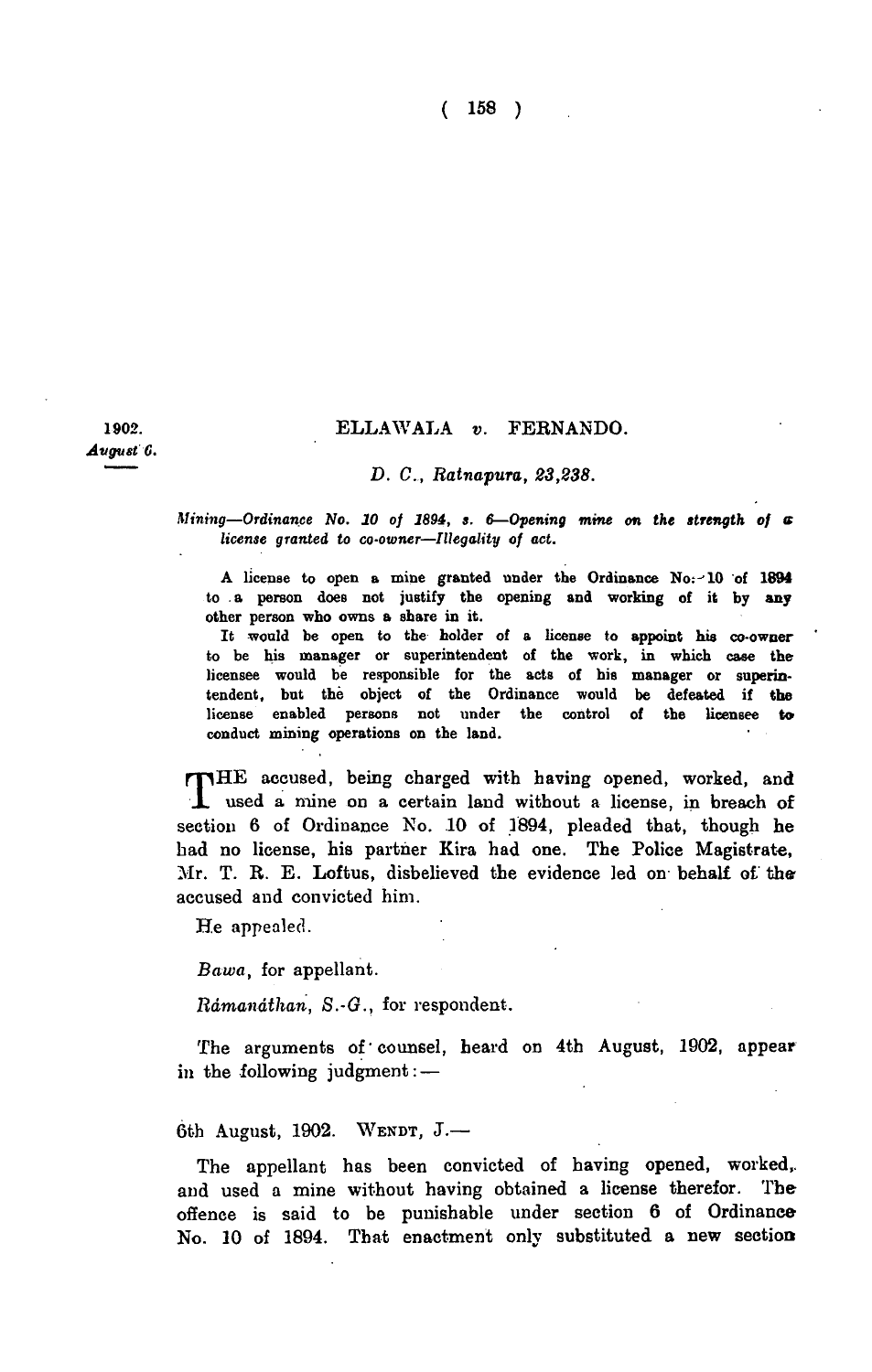for section 11 of Ordinance No.  $5$  of 1890. The charge should 1902. therefore have been laid under the latter Ordinance, and I order August 6. *it* to be amended by substituting the words " section 11 of WENDT, J. Ordinance No. 5 of 1890 " for the words " section 6 of Ordinance No. 10 of 1894. "

It would seem that one Bahardeen, with two others jointly, took a lease of an undivided half of the parcel of land upon which the offence is alleged to have been committed. Bahardeen then took out a licence under the Ordinance and opened and worked sundry mines for gems. One Kira, claiming a right- in respect of the other undivided half of the land, also took out a license and commenced operations on the land. The appellant claimed to have purchased an undivided quarter out of the half leased to Bahardeen from some person who claimed adversely to the lessor, but the appellant's right was not admitted by Bahardeen. The appellant one day went down to the land with a number of men, and proceeded to open and work a mine in spite of the protests of Bahardeen and Kira.

His defence to the present prosecution was that he did this as Kira's partner. This was denied by Kira, who was called as witness for the defence, and the defence therefore failed. It was, however, argued on behalf of the accused that once a license had been granted to any person in respect of any land, it authorized any other person owning a share of that land to open mines on it without being under the necessity of taking out another license, and this although the alleged co-ownership was denied by the licensee.

I am clearly of opinion that this contention cannot be supported. Section 5 of the Ordinance requires the applicant for the license to state the name and description of the land, the nature of the right by which he claims to open a mine on it, and the names and residences of himself and of the persons under whose management or superintendence the mine is to be worked. If the applicant ceases to have an interest in the mine, or if a change takes place in the management or superintendence of it, the applicant is to make a further declaration to that effect. Section 4 provides that the Government Agent may issue to any person establishing a *•prima facie* right to enter upon and open, work, or use a mine on any land, a license under the Ordinance. A. form of license is prescribed, which shows that the right granted by the license is limited to the licensee. No doubt the term ." person " in the Ordinance includes any association or body of persons, but in that case the Ordinance regards them as all working together. Accordingly a joint stock company may apply by its directors or